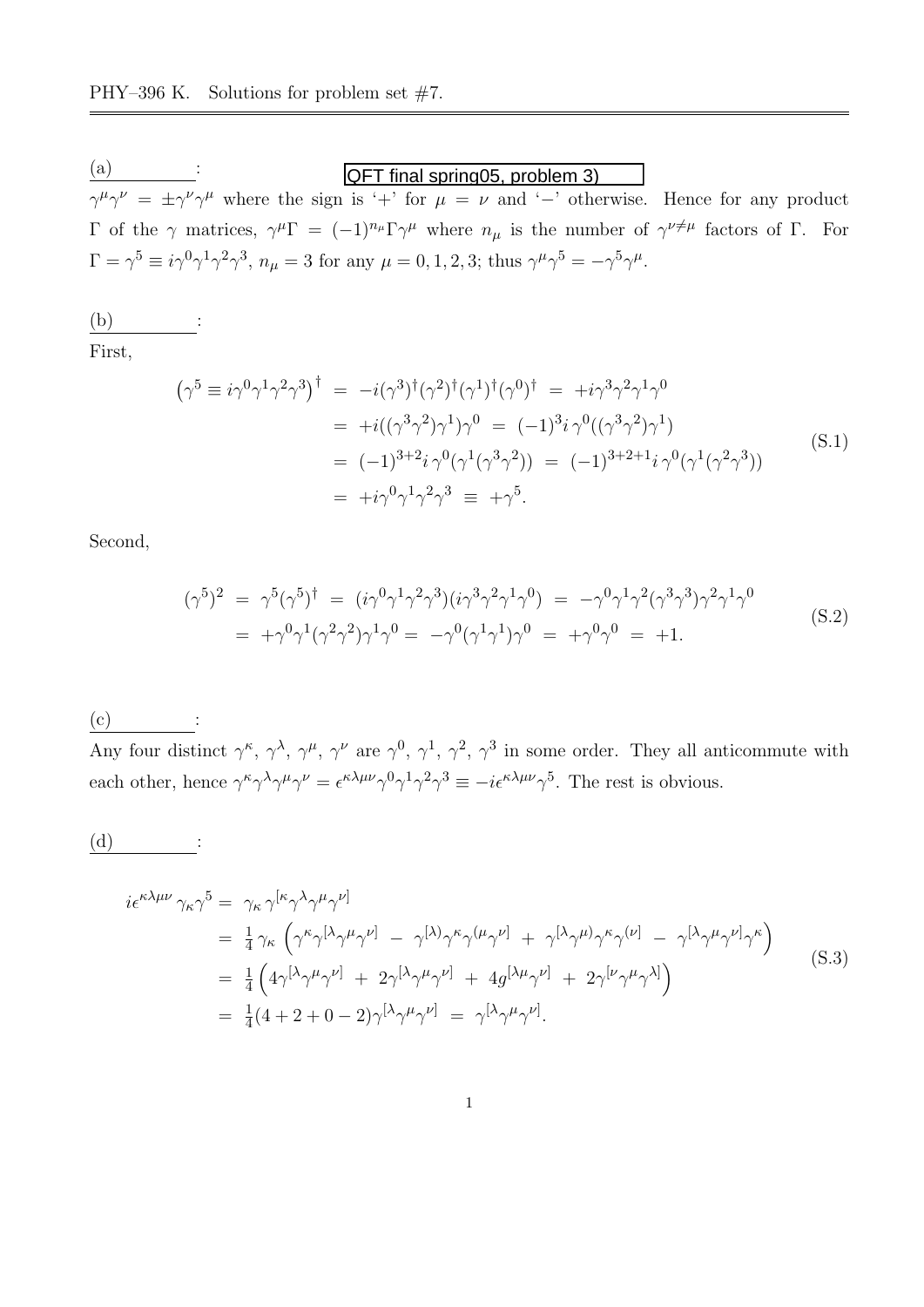(e) : Proof by inspection: In the Weyl basis, the 16 matrices are

$$
\mathbf{1} = \begin{pmatrix} 1 & 0 \\ 0 & 1 \end{pmatrix}, \qquad \gamma^0 = \begin{pmatrix} 0 & 1 \\ 1 & 0 \end{pmatrix}, \qquad \gamma^i = \begin{pmatrix} 0 & +\sigma^i \\ -\sigma^i & 0 \end{pmatrix},
$$

$$
i\gamma^{[i}\gamma^{j]} = \epsilon^{ijk} \begin{pmatrix} \sigma^k & 0 \\ 0 & \sigma^k \end{pmatrix}, \qquad i\gamma^{[0}\gamma^{i]} = \begin{pmatrix} -i\sigma^i & 0 \\ 0 & +i\sigma^i \end{pmatrix},
$$

$$
\gamma^5\gamma^0 = \begin{pmatrix} 0 & -1 \\ +1 & 0 \end{pmatrix}, \qquad \gamma^5\gamma^1 = \begin{pmatrix} 0 & -\sigma^i \\ -\sigma^i & 0 \end{pmatrix}, \qquad \gamma^5 = \begin{pmatrix} -1 & 0 \\ 0 & +1 \end{pmatrix},
$$
 (S.4)

and their linear independence is self-evident. Since there are only 16 independent  $4 \times 4$  matrices altogether, any such matrix  $\Gamma$  is a linear combination of the matrices (S.4).  $Q.E.D.$ 

Algebraic Proof: Without making any assumption about the matrix form of the  $\gamma^{\mu}$  operators, let us consider the Clifford algebra  $\gamma^{\mu}\gamma^{\nu} + \gamma^{\nu}\gamma^{\mu} = 2g^{\mu\nu}$ . Because of these anticommutation relations, one may re-order any product of the  $\gamma$ 's as  $\pm \gamma^0 \cdots \gamma^0 \gamma^1 \cdots \gamma^1 \gamma^2 \cdots \gamma^2 \gamma^3 \cdots \gamma^3$  and then further simplify it to  $\pm(\gamma^0 \text{ or } 1) \times (\gamma^1 \text{ or } 1) \times (\gamma^2 \text{ or } 1) \times (\gamma^3 \text{ or } 1)$ . The net result is (up to a sign or  $\pm i$  factor) one of the 16 operators 1,  $\gamma^{\mu}$ ,  $i\gamma^{[\mu}\gamma^{\nu]}$ ,  $-i\gamma^{[\lambda}\gamma^{\mu}\gamma^{\nu]} = \epsilon^{\lambda\mu\nu\rho}\gamma^{5}\gamma_{\rho}$  (*cf.* (d)) or  $i\gamma^{[\kappa}\gamma^{\lambda}\gamma^{\mu}\gamma^{\nu]} = \epsilon^{\kappa\lambda\mu\nu}\gamma^{5}$  (*cf.* (c)). Consequently, any operator  $\Gamma$  algebraically constructed of the  $\gamma^{\mu}$ 's is a linear combination of these 16 operators.

Incidentally, the algebraic argument explains why the  $\gamma^{\mu}$  (and hence all their products) should be realized as  $4 \times 4$  matrices since any lesser matrix size would not accommodate 16 independent products. That is, the  $\gamma$ 's are  $4 \times 4$  matrices in four spacetime dimensions; different dimensions call for different matrix sizes. Specifically, in spacetimes of even dimensions d, there are  $2^d$  independent products of the  $\gamma$  operators, so we need matrices of size  $2^{d/2} \times 2^{d/2}$ :  $2 \times 2$  in two dimensions,  $4 \times 4$  in four,  $8 \times 8$  in six,  $16 \times 16$  in eight,  $32 \times 32$  in ten, etc., etc..

In odd dimensions, there are only  $2^{d-1}$  independent operators because  $\gamma^{d+1} \equiv (i)\gamma^0\gamma^1\cdots\gamma^{d-1}$ — the analogue of the  $\gamma^5$  operator in 4d — commutes rather than anticommutes with all the  $\gamma^{\mu}$  and hence with the whole algebra. Consequently, one has two distinct representations of the Clifford algebra — one with  $\gamma^{d+1} = +1$  and one with  $\gamma^{d+1} = -1$  — but in each representation there are only  $2^{d-1}$  independent operator products, which call for the matrix size of  $2^{(d-1)/2} \times 2^{(d-1)/2}$ . For example, in three spacetime dimensions (two space, one time), can take  $(\gamma^0, \gamma^1, \gamma^2) = (\sigma_3, i\sigma_1, i\sigma_2)$  for  $\gamma^4 \equiv i\gamma^0\gamma^1\gamma^2 = +1$  or  $(\gamma^0, \gamma^1, \gamma^2) = (\sigma_3, i\sigma_1, -i\sigma_2)$  for  $\gamma^4 = -1$ ,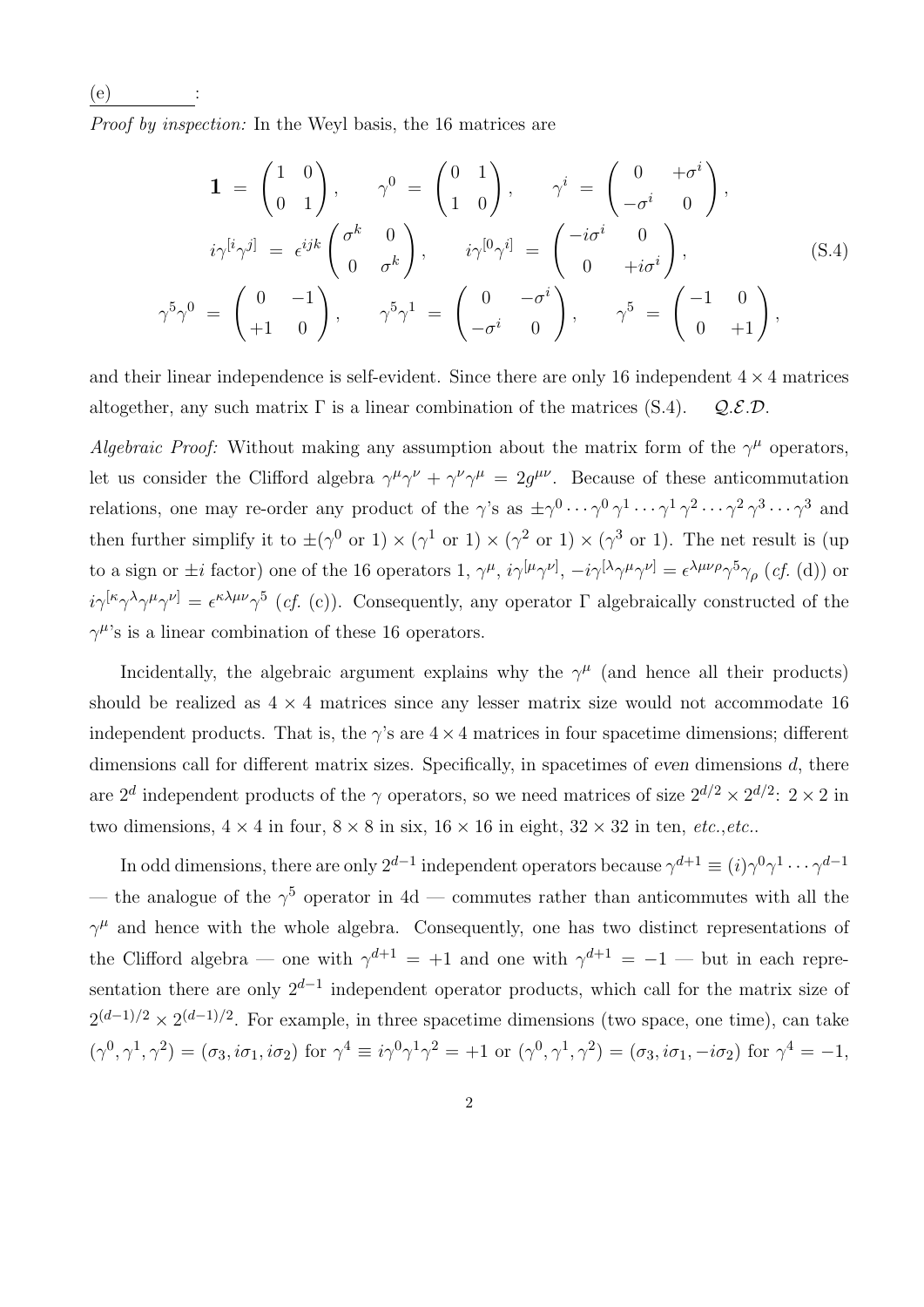|                                                                             |  | but in both cases we have $2 \times 2$ matrices. Likewise, we have $4 \times 4$ matrices in five dimensions, |
|-----------------------------------------------------------------------------|--|--------------------------------------------------------------------------------------------------------------|
| $8 \times 8$ in 7D, $16 \times 16$ in 9D, $32 \times 32$ in 11D, etc., etc. |  |                                                                                                              |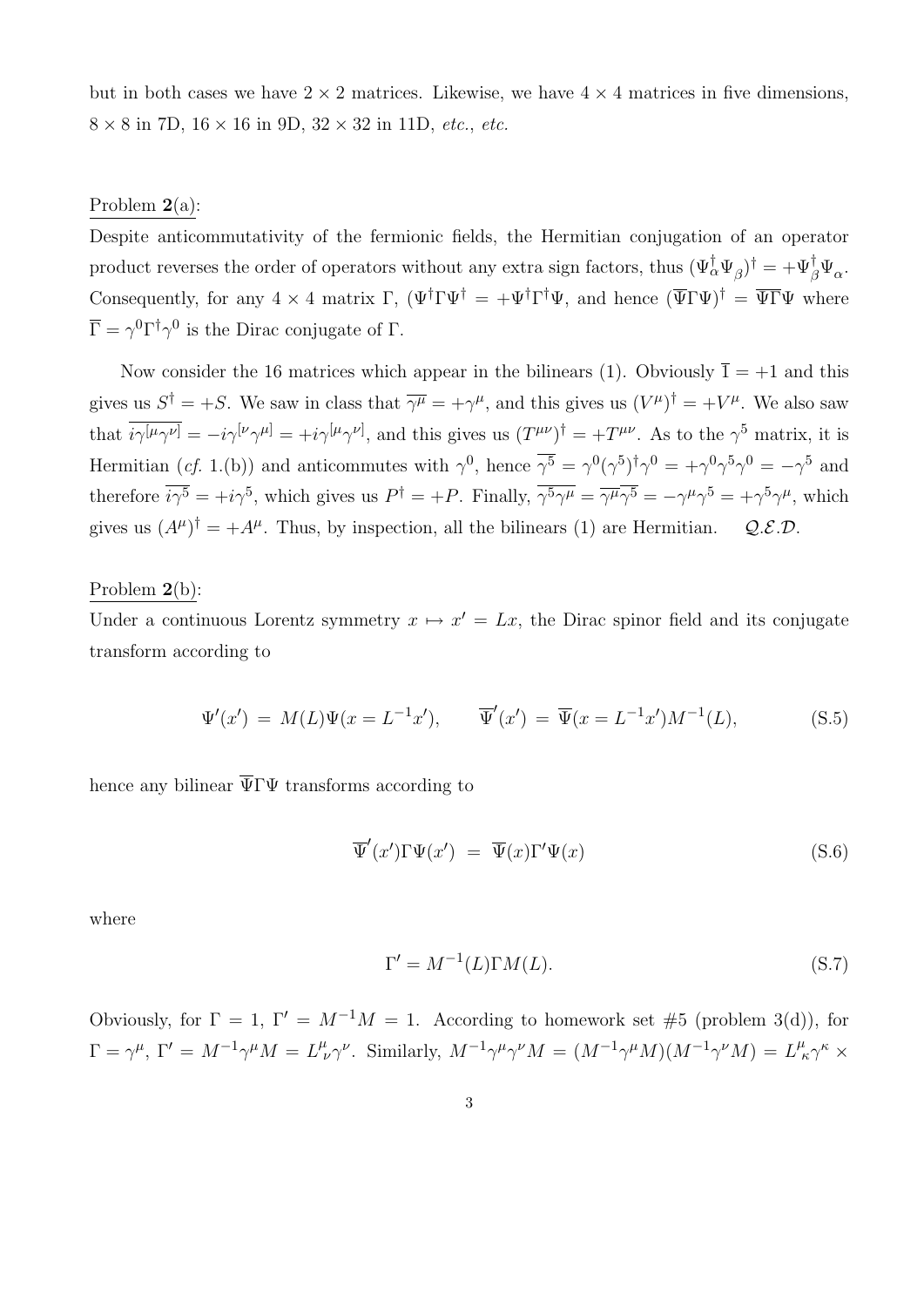## a) The field operator  $\phi(x, t)$  must satisfy antiperiodic boundary conditions.

$$
\phi(x+L,t) = -\phi(x,t) = e^{i\pi}\phi(x,t)
$$

## suggesting that all modes must have wavenumbers of the form

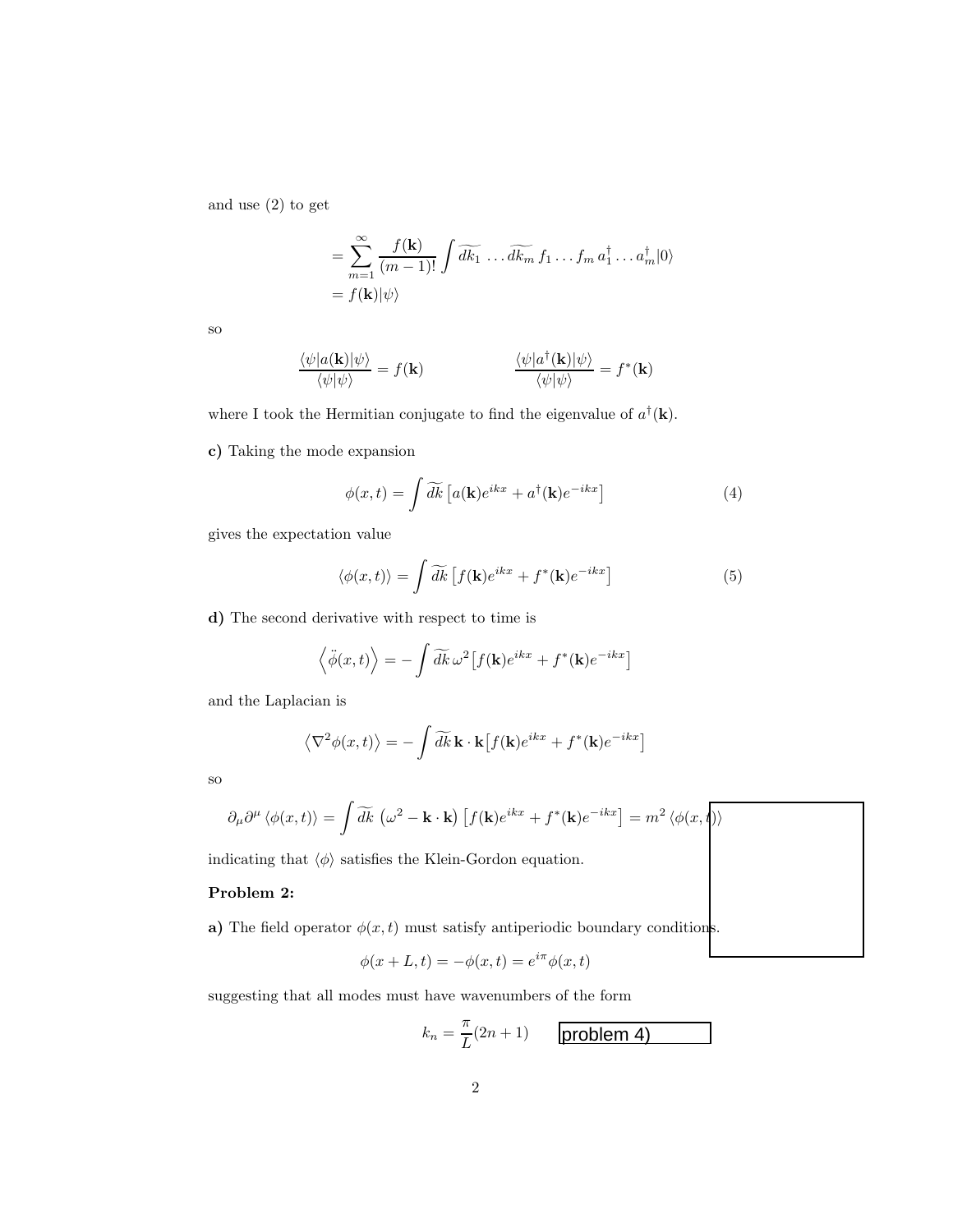for some integer  $n$ . Thus, we have a mode expansion

$$
\phi(x,t) = \sum_{n} \left[ e^{ik_n(x-t)} a(k_n) + e^{-ik_n(x-t)} a^{\dagger}(k_n) \right]
$$

b) The Green's function is given by

$$
G_F(x, x') = \int \frac{dk \, d\omega}{(2\pi)^2} \frac{e^{-i\omega \Delta t} e^{ik\Delta x}}{k^2 - \omega^2}
$$
  
=  $i \int \frac{dk \, d\omega}{(2\pi^2)} \frac{e^{i(\omega \Delta \tau + k\Delta x)}}{k^2 + \omega^2}$   
=  $i \int_0^\infty d\alpha \int \frac{dk}{2\pi} e^{-\alpha k^2 + ik\Delta x} \int \frac{d\omega}{2\pi} e^{-\alpha \omega^2 + i\omega \Delta \tau}$   
=  $i \int_0^\infty \frac{d\alpha}{4\pi \alpha} e^{-\frac{1}{4\alpha}[(\Delta \tau^2) + (\Delta x)^2]}$   
=  $-i \int_0^\infty \frac{du}{4\pi u} e^{-u[(\Delta \tau^2) + (\Delta x)^2]}$ 

I got the second line by Wick rotating (Peskin and Shroeder, p. 193 or Srednicki, p. 216) and the line after that by using the identity

$$
\frac{1}{B} = \int_0^\infty d\alpha \, e^{-\alpha B}
$$

The integral on the last line is formally divergent, but note that

$$
-\frac{\partial}{\partial B} \int_0^\infty \frac{d\alpha}{\alpha} e^{-\alpha B} = \int_0^\infty d\alpha \, e^{-\alpha B}
$$

in order to recover

$$
G_F(x, x') = -\frac{i}{4\pi} \ln \left[ (\Delta \tau)^2 + (\Delta x)^2 \right]
$$

$$
= -\frac{1}{2\pi} \ln |x - x'|
$$

after Wick rotating things back.

c) Start with

$$
G_F(x, x') = \sum_{k_n} \int \frac{d\omega}{2\pi} \frac{e^{i(k_n x - \omega t)}}{k_n^2 - \omega^2}
$$
  
= 
$$
\int \frac{d^2k}{(2\pi)^2} \frac{e^{ikx}}{k^2} \sum_n (2\pi) \delta \left(k - (2n + 1)\frac{\pi}{L}\right)
$$
  
= 
$$
\sum_m \int \frac{dk \, d\omega}{(2\pi)^2} \frac{e^{ikx}}{k^2} e^{i\pi m} e^{imkL}
$$
  
= 
$$
\sum_m (-1)^m G_F(x + mL, x')
$$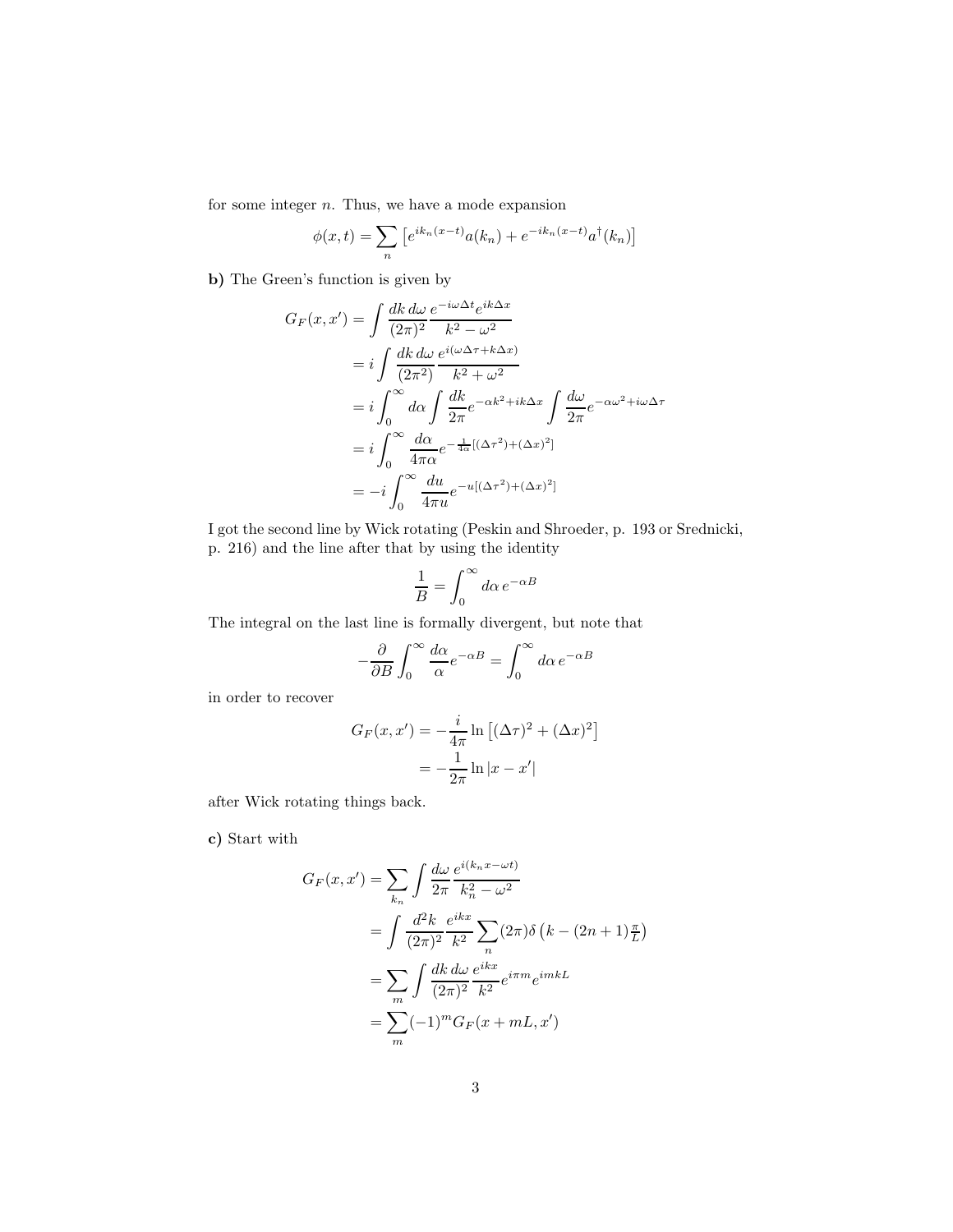using the Poisson sum formula on the third line.

d) The Lagrangian for the theory is

$$
{\cal L}=-\frac{1}{2}\partial_\mu\phi\partial^\mu\phi
$$

with canonical momentum  $\Pi = \frac{\partial \mathcal{L}}{\partial \phi}$  so the Hamiltonian is

$$
\mathcal{H} = \Pi \dot{\phi} - \mathcal{L} = \frac{1}{2} \dot{\phi}^2 + \frac{1}{2} \phi_{,x}^2
$$

e) The point-splitting Hamiltonian is

$$
\mathcal{H}_{\epsilon} \equiv \frac{1}{2}\dot{\phi}(x,t)\dot{\phi}(x+\epsilon,t) + \frac{1}{2}\phi_{,x}(x,t)\phi_{,x}(x+\epsilon,t)
$$

so

$$
\langle 0|\mathcal{H}_{\epsilon}(x,t)|0\rangle = -\frac{1}{2}(\partial_0^2 - \partial_x^2)G_F(x, x + \epsilon)
$$

In flat space, this is simply

$$
=-\frac{1}{2\pi}\frac{1}{\epsilon^2}
$$

and in the box it is

$$
-\frac{1}{2\pi} \frac{1}{\epsilon^2} - \frac{1}{\pi} \sum_{n=1}^{\infty} \frac{(-1)^n}{(nL)^2}
$$

As expected, both Hamiltonians diverge in the  $\epsilon \to 0$  limit.

e) Subtracting the flat Hamiltonian from the box Hamiltonian eliminates the  $\epsilon$ dependence, leaving a difference of

$$
-\frac{1}{\pi} \sum_{n=1}^{\infty} \frac{(-1)^n}{(nL)^2} = \frac{1}{\pi L^2} \left( \sum_{n=1}^{\infty} \frac{1}{n^2} - 2 \sum_{n=1}^{\infty} \frac{1}{(2n)^2} \right) = \frac{\pi}{12L^2}
$$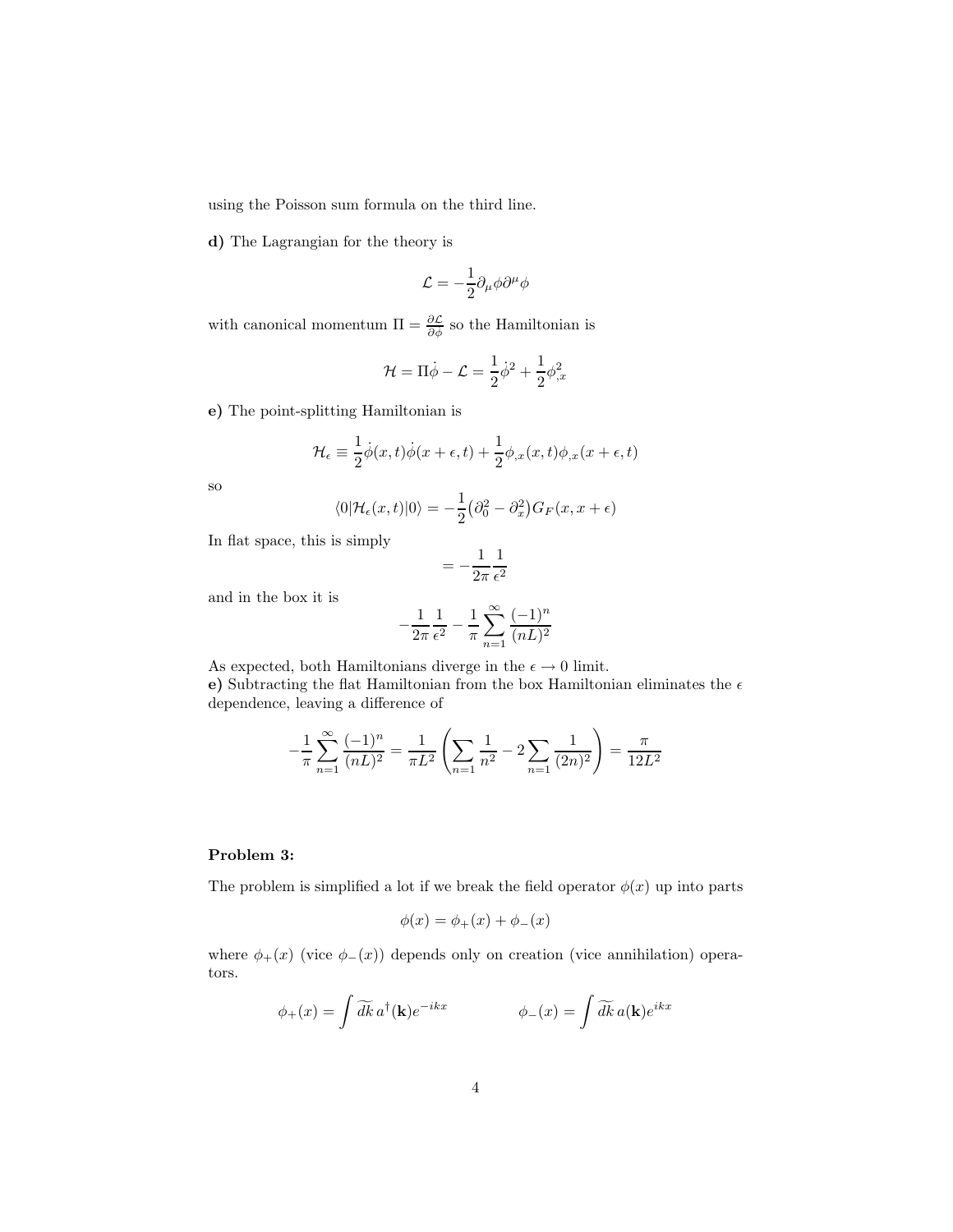The Lagrangian is

## problem 5) solution

$$
\mathcal{L} = \frac{1}{2} \left( i \bar{\psi} \gamma^{\mu} \partial_{\mu} \psi - m \bar{\psi} \psi - i m' \bar{\psi} \gamma_{5} \psi \right)
$$

a) We perform a chiral transformation

$$
\psi \to e^{i\alpha\gamma_5}\psi
$$
  

$$
\bar{\psi} \to \psi^{\dagger}e^{-i\alpha\gamma_5}\gamma^0 = \bar{\psi}e^{i\alpha\gamma_5}
$$

where we can anti-commute every power of  $\gamma_5$  in the exponential past the  $\gamma_0$  in the definition of  $\bar{\psi}$ . Then the derivative term in the Lagrangian becomes

$$
\bar{\psi}e^{i\alpha\gamma_5}\gamma^{\mu}\partial_{\mu}e^{i\alpha\gamma_5}\psi = \bar{\psi}\gamma^{\mu}\partial_{\mu}e^{-i\alpha\gamma_5}e^{i\alpha\gamma_5}\psi = \bar{\psi}\gamma^{\mu}\partial_{\mu}\psi
$$

b) Transforming the mass terms gives

$$
m\bar{\psi}e^{2i\alpha\gamma_5}\psi + im'\bar{\psi}e^{2i\alpha\gamma_5}\gamma_5\psi
$$

Fortunately, we can use  $(\gamma_5)^2 = 1$  to simplify the exponential.

$$
e^{2i\alpha\gamma_5} = \sum_{n=0}^{\infty} \left[ \frac{(2i\alpha)^2 n}{(2n)!} + \gamma_5 \frac{(2i\alpha)^{2n+1}}{(2n+1)!} \right] = \cos 2\alpha + i\gamma_5 \sin 2\alpha
$$

so the sum of the mass terms is

$$
\bar{\psi}\Big[\big(m\cos 2\alpha - m'\sin 2\alpha\big) + i\gamma_5\big(m'\cos 2\alpha + m\sin 2\alpha\big)\big]\psi
$$